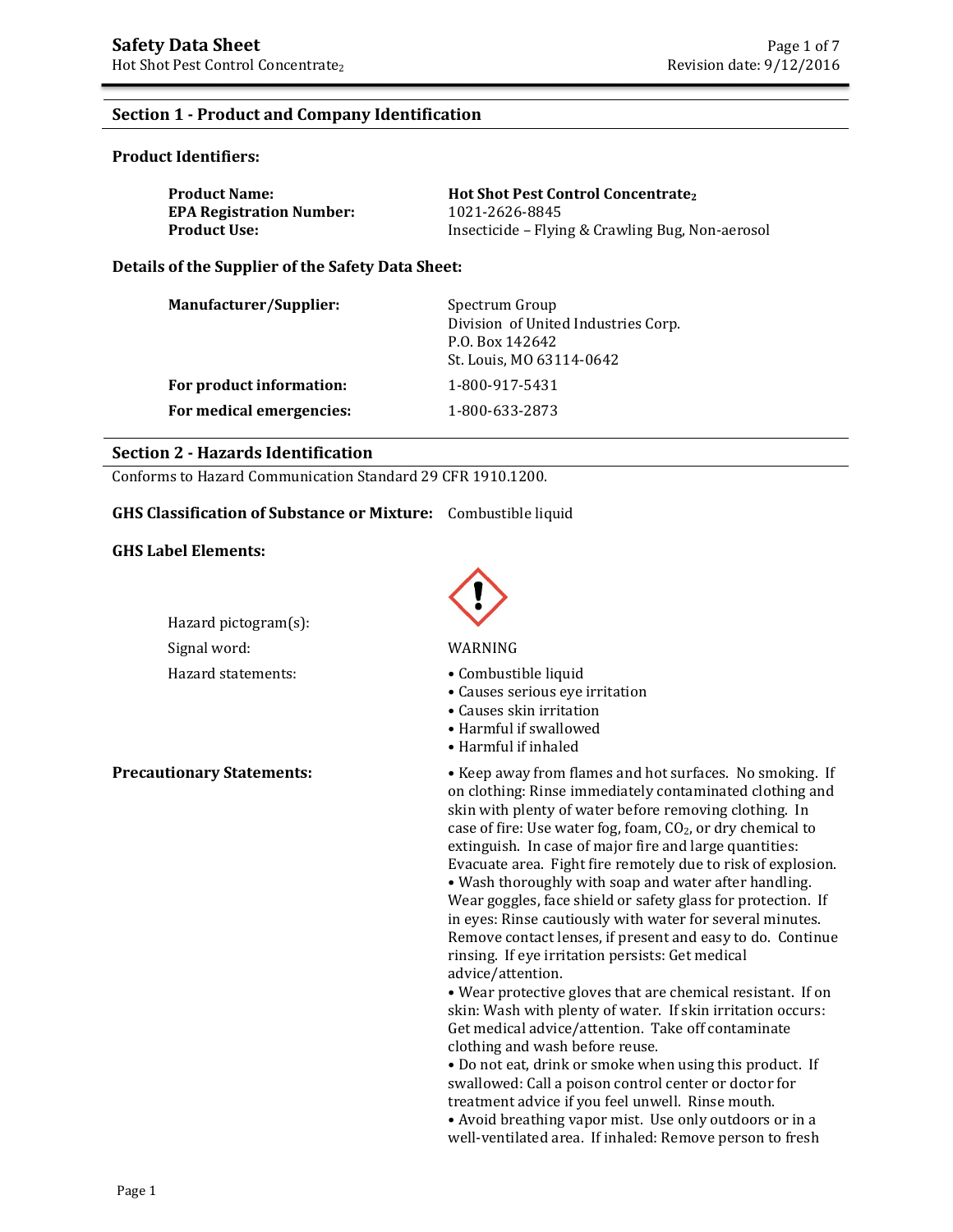air and keep comfortable for breathing. Call a poison control center or doctor if you feel unwell.

## **Section 3 - Composition / Information on Ingredients**

| <b>Chemical Name</b>       | CAS#          | <b>Weight Percent</b> |
|----------------------------|---------------|-----------------------|
| Cypermethrin               | 52315-07-8    | 26.0%                 |
| Aromatic petroleum solvent | 64742-94-5    | 67.0%                 |
| Naphthalene                | $91 - 20 - 3$ | $6.0\%$               |

Note: Ingredients not identified are proprietary or non-hazardous. Values are not product specifications.

| <b>Section 4 - First Aid Measures</b> |  |  |
|---------------------------------------|--|--|
|---------------------------------------|--|--|

| Eve contact:           | Hold eye open and rinse slowly and gently with water for<br>15-20 minutes. Remove contact lenses, if present, after the<br>first 5 minutes, then continue rinsing. Call a poison control<br>center or doctor for treatment advice.                                                                        |
|------------------------|-----------------------------------------------------------------------------------------------------------------------------------------------------------------------------------------------------------------------------------------------------------------------------------------------------------|
| Skin contact:          | Take off contaminated clothing. Rinse skin immediately<br>with plenty of water for 15-20 minutes. Call a poison<br>control center or doctor for treatment advice.                                                                                                                                         |
| Inhalation:            | Move person to fresh air. If person is not breathing, call<br>911 or an ambulance, then give artifical respiration,<br>preferably mouth-to-mouth if possible.                                                                                                                                             |
| Ingestion:             | Call a poison control center or doctor immediately for<br>treatment advice. Have person sip water if able to<br>swallow. Do not induce vomiting unless told to do so by a<br>poison control center or doctor. Do not give anything by<br>mouth to an unconscious person.                                  |
| Notes to physician:    | Contains petroleum distillate. May pose an aspiration<br>pneumonia hazard. Inducing vomiting as first aid for this<br>substance may result in increased risk of pneumonia<br>edema caused by aspiration of the hydrocarbon solvent.<br>Vomiting should be induced only under professional<br>supervision. |
| <b>General advice:</b> | If you feel unwell, seek medical advice (show the label<br>where possible). Ensure that medical personnel are aware<br>of the material(s) involved, and take precautions to protect<br>themselves. Keep out of reach of children.                                                                         |

## **Section 5 - Fire Fighting Measures**

| <b>Flammable properties:</b><br>Suitable extinguishing media:                     | Combustible liquid. Flashpoint $>140^{\circ}$ F.<br>Water fog, foam, $CO2$ , dry chemical<br>Not available                                                                     |
|-----------------------------------------------------------------------------------|--------------------------------------------------------------------------------------------------------------------------------------------------------------------------------|
| Unsuitable extinguishing media:<br>Specific hazards arising from the<br>chemical: | Liquid run-off to sewers may create fire/explosion<br>hazards. Container may melt and leak in heat of fire. Do<br>not allow run-off from firefighting to enter drains or water |
| Protective equipment for firefighters:                                            | courses.<br>Firefighters should wear full protective clothing including<br>self-contained breathing apparatus.                                                                 |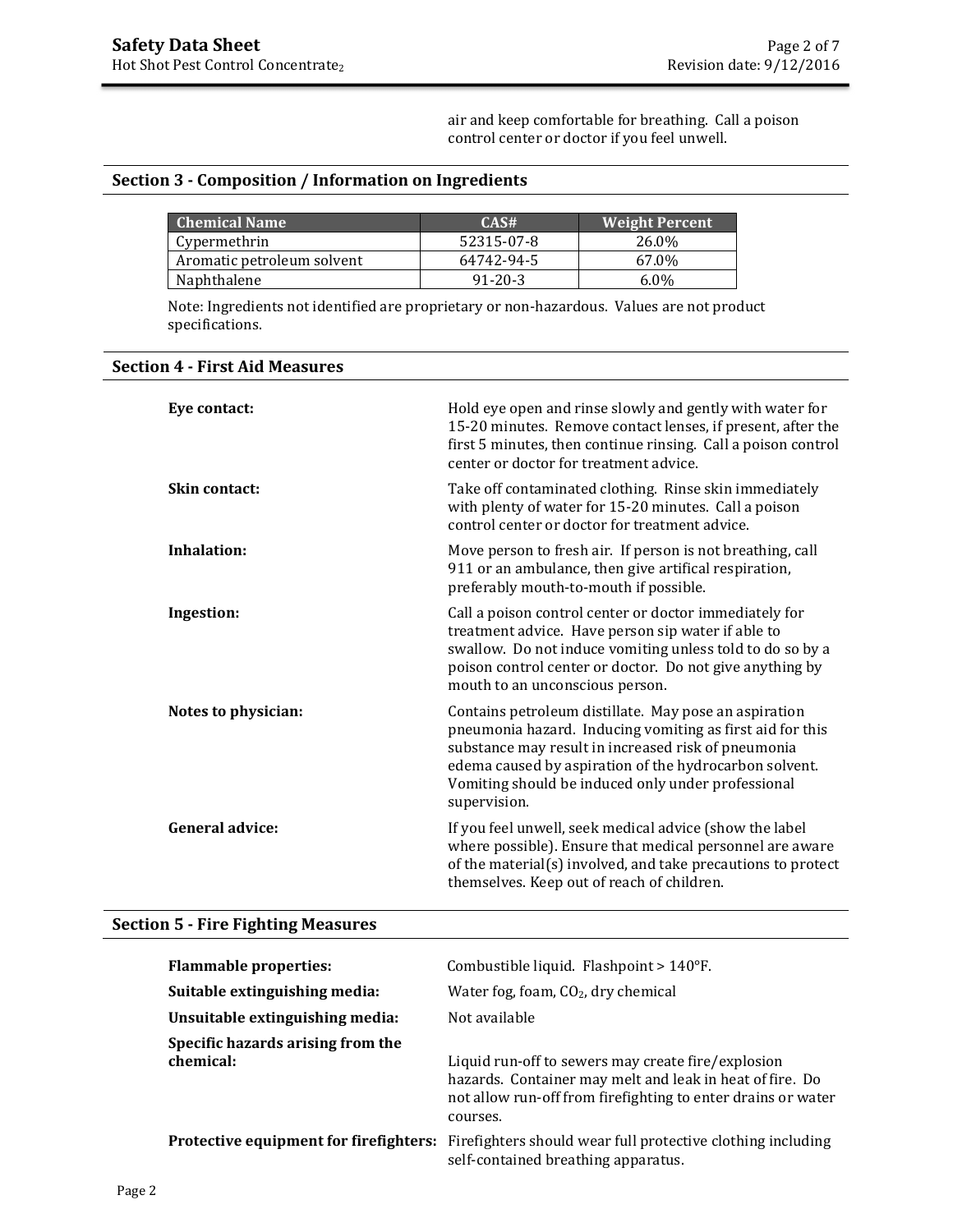| <b>Hazardous combustion products:</b> | None known                                                                                                                                                                                                                                   |
|---------------------------------------|----------------------------------------------------------------------------------------------------------------------------------------------------------------------------------------------------------------------------------------------|
| Sensitivity to mechanical impact:     | None known                                                                                                                                                                                                                                   |
| <b>Explosion data:</b>                | Not available                                                                                                                                                                                                                                |
| Sensitivity to static discharge:      | Not available                                                                                                                                                                                                                                |
| <b>Personal precautions:</b>          | Keep unnecessary personnel away. Do not touch or walk<br>through spilled material. Do not touch damaged containers<br>or spilled material unless wearing appropriate protective<br>clothing. Keep people away from and upwind of spill/leak. |

## **Section 6 - Accidental Release Measures**

| <b>Personal precautions:</b>       | Remove all sources of ignition. Beware of vapors<br>accumulating to form explosive concentrations. Wear<br>personal protective equipment. Vapors can accumulate in<br>low areas. Wash thoroughly after handling.                                                                                                                                                                                                                                        |
|------------------------------------|---------------------------------------------------------------------------------------------------------------------------------------------------------------------------------------------------------------------------------------------------------------------------------------------------------------------------------------------------------------------------------------------------------------------------------------------------------|
| For emergency responders:          | If specialized clothing is required to deal with the spillage,<br>take note of any information in Section 8 on suitable and<br>unsuitable materials.                                                                                                                                                                                                                                                                                                    |
| <b>Environmental precautions:</b>  | Avoid dispersal of spilled material and runoff and contact<br>with soil, waterways, drains and sewers.                                                                                                                                                                                                                                                                                                                                                  |
| <b>Methods for containment and</b> |                                                                                                                                                                                                                                                                                                                                                                                                                                                         |
| cleaning up:                       | Stop leak if without risk. Move containers from spill area.<br>Before attempting clean up, refer to hazard data given<br>above. Small spills may be absorbed with earth, sand or<br>absorbent material swept up and placed in suitable,<br>covered, and labeled containers. Prevent large spills from<br>entering sewers or waterways. Contact emergency<br>services and supplier for advice. Never return spills in<br>original containers for re-use. |

# **Section 7 - Handling and Storage**

| Precautions for safe handling: | Put on appropriate personal protective equipment (see<br>Section 8). Do not use near heat, open flame or any other<br>ignition source. Take measures to prevent the buildup of<br>electrostatic charge. Avoid contact with skin, eyes and<br>clothing. Use an appropriate respirator when adequate<br>ventilation is not available. Avoid breathing vapors or<br>spray mists of the product. |
|--------------------------------|----------------------------------------------------------------------------------------------------------------------------------------------------------------------------------------------------------------------------------------------------------------------------------------------------------------------------------------------------------------------------------------------|
| Storage:                       | Store product in a cool, dry place, out of reach of children.<br>Keep container closed when not in use. Keep away from<br>food, drink and animal feedingstuffs. Keep tightly closed.<br>Non-refillable container. Do not reuse or refill this<br>container. Place in trash or offer for recycling if available.                                                                              |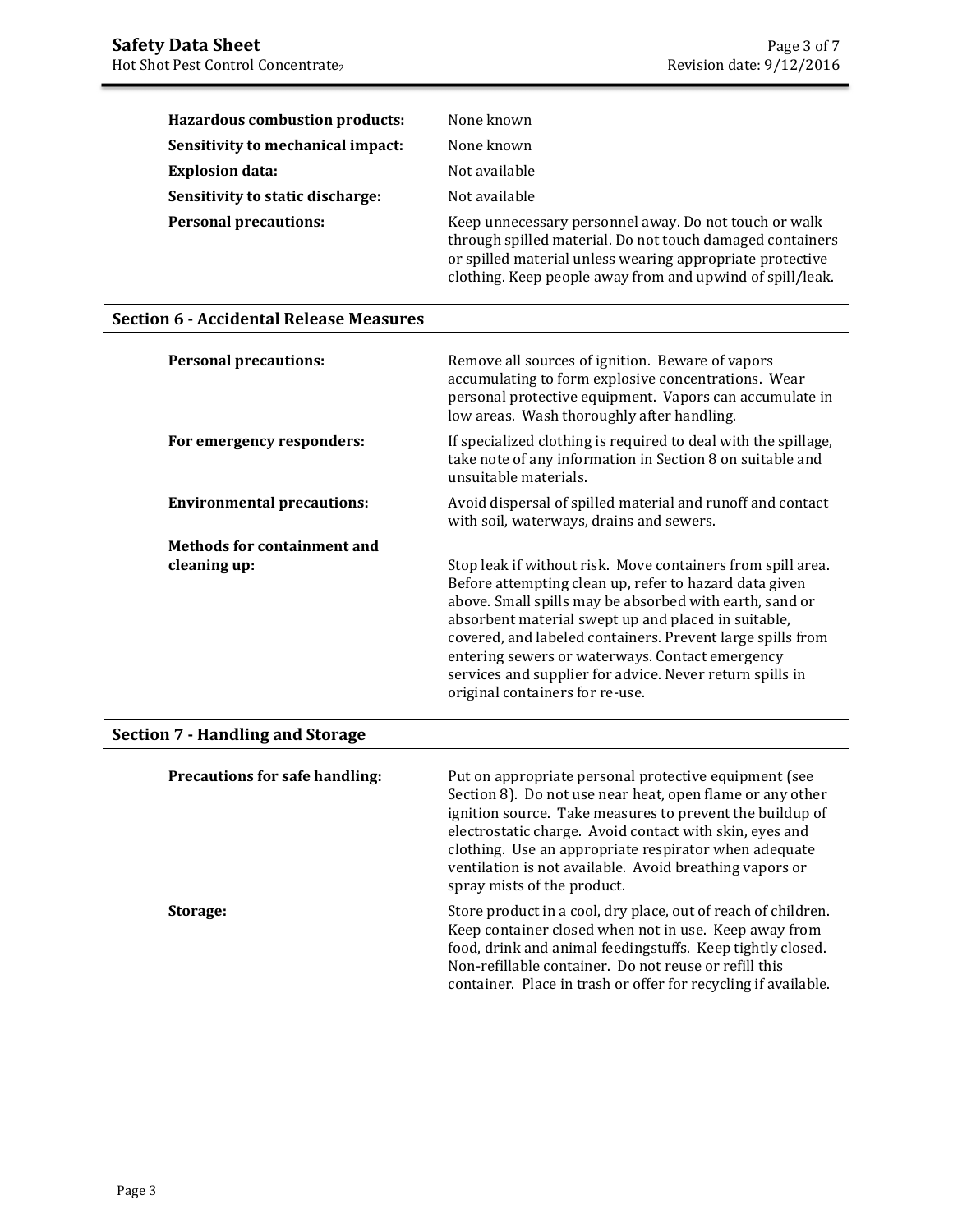## **Section 8 - Exposure Controls / Personal Protection**

### **Exposure guidelines:**

| <b>Components with Occupational Exposure Limits</b> |                        |            |                 |            |                  |     |                     |
|-----------------------------------------------------|------------------------|------------|-----------------|------------|------------------|-----|---------------------|
|                                                     | <b>Exposure Limits</b> |            |                 |            |                  |     |                     |
|                                                     |                        |            | <b>OSHA PEL</b> |            | <b>ACGIH TLV</b> |     | <b>Supplier OEL</b> |
| <b>Chemical name</b>                                |                        | ppm        | $mg/m^3$        | ppm        | $mg/m^3$         | ppm | $mg/m^3$            |
| Cypermethrin                                        | <b>TWA</b>             | Not listed |                 |            | Not listed       |     | Not listed          |
| Aromatic petroleum naptha                           | <b>TWA</b>             | Not listed |                 | Not listed |                  | 17  |                     |
| Naphthalene                                         | TWA                    | 10         |                 | 10         |                  |     | Not listed          |

**Engineering controls: Controls: General ventilation normally adequate.** 

## **Personal protective equipment:**

| Eye/Face protection:                   | During use and handling, prevent entry into eyes. Safety<br>goggles or face shield should be worn.                                                                                                                                                   |
|----------------------------------------|------------------------------------------------------------------------------------------------------------------------------------------------------------------------------------------------------------------------------------------------------|
| Skin and body protection:              | Mixers, loaders, applicators and other handlers should<br>wear coveralls over short-sleeved shirt and short pants,<br>chemical-resistant footwear plus socks. Chemical resistant<br>gloves made of barrier laminate or Viton, section category<br>G. |
| <b>Respiratory protection:</b>         | Where exposure guideline levels may be exceeded, use an<br>approved NIOSH respirator.                                                                                                                                                                |
| <b>General hygiene considerations:</b> | Handle in accordance with good industrial hygiene and<br>safety practice. When using, do not eat or drink. Wash<br>hands before breaks and immediately after handling the<br>product.                                                                |

## **Section 9 - Physical & Chemical Properties**

| Appearance:                                        | Clear                         |
|----------------------------------------------------|-------------------------------|
| Color:                                             | Light yellow to water-white   |
| <b>Physical state:</b>                             | Liquid                        |
| Odor:                                              | Aromatic solvent & pyrethroid |
| Odor threshold:                                    | No data available             |
| $pH$ :                                             | $4.0 - 4.5$                   |
| <b>Melting point:</b>                              | No data available             |
| <b>Freezing point:</b>                             | No data available             |
| <b>Boiling point:</b>                              | No data available             |
| <b>Flash point:</b>                                | $>140^{\circ}$ F              |
| <b>Evaporation rate:</b>                           | No data available             |
| Flammability limits in air,<br>lower, % by volume: | No data available             |
| Flammability limits in air,<br>upper, % by volume: | No data available             |
| Vapor pressure:                                    | No data available             |
| Vapor density:                                     | No data available             |
| Relative density @ 20°C:                           | 0.988                         |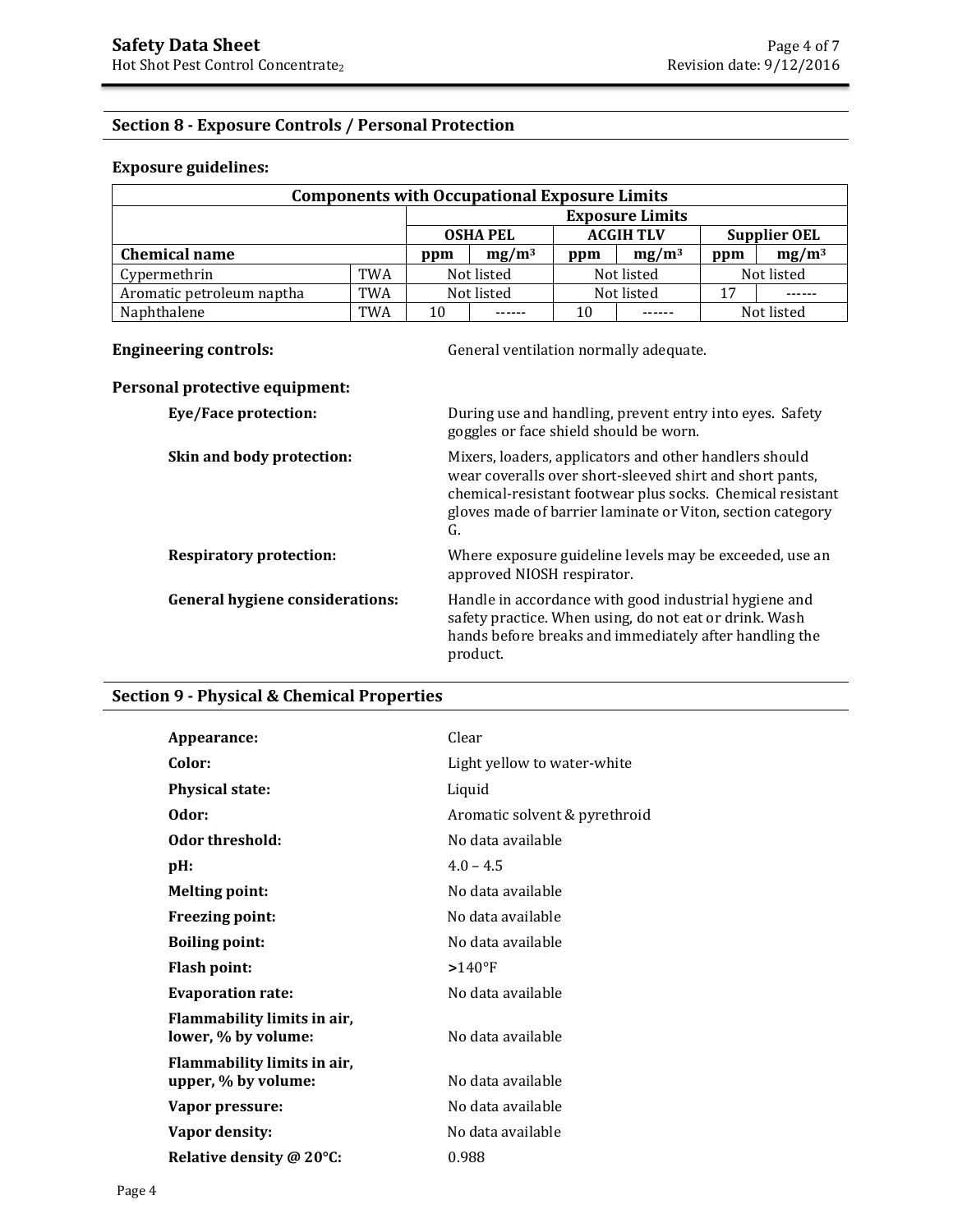| Octanol/water coefficient:        | No data available  |
|-----------------------------------|--------------------|
| Auto-ignition temperature:        | No data available  |
| <b>Decomposition temperature:</b> | No data available  |
| Solubility:                       | Insoluble in water |
| % Volatile organic compounds:     | 67 (as packaged)   |

## **Section 10 - Chemical Stability & Reactivity Information**

## **Reactivity**

| Conditions to avoid:<br>Incompatible materials:        | Do not mix with other chemicals.<br>Avoid strong oxidizers. |
|--------------------------------------------------------|-------------------------------------------------------------|
| <b>Chemical stability</b><br><b>Product stability:</b> | Stable under recommended storage conditions.                |
| <b>Other</b>                                           |                                                             |
| Hazardous decomposition products:                      | None known                                                  |
| <b>Possibility of hazardous reactions:</b>             | Hazardous polymerization does not occur.                    |

## **Section 11 - Toxicological Information**

| Primary eye irritation:      | Causes substantial but temporary eye injury (EPA tox.<br>category II) |
|------------------------------|-----------------------------------------------------------------------|
| Primary skin irritation:     | Causes skin irritation (EPA tox. category III)                        |
| Acute dermal:                | $LD_{50}$ > 3000 mg/kg (EPA tox. category III)                        |
| Acute inhalation:            | $LC_{50}$ > 1.5 mg/L (EPA tox. category III)                          |
| Acute oral:                  | $LD_{50}$ > 3000 mg/kg (EPA tox. category III)                        |
| Sensitization:               | Not a skin sensitizer.                                                |
| <b>Chronic effects:</b>      | No data available                                                     |
| Carcinogenicity:             | No data available                                                     |
| Mutagenicity:                | No data available                                                     |
| <b>Reproductive effects:</b> | No data available                                                     |
| Teratogenicity:              | No data available                                                     |
| <b>Ecotoxicity:</b>          | No data available                                                     |

## **Section 12 - Ecological Information**

| <b>Environmental effects:</b>           | No data available           |
|-----------------------------------------|-----------------------------|
| <b>Aquatic toxicity:</b>                | Toxic to aquatic organisms. |
| Persistence / degradability:            | No data available           |
| Bioaccumulation / accumulation:         | No data available           |
| <b>Partition coefficient:</b>           | No data available           |
| <b>Mobility in environmental media:</b> | No data available           |
| <b>Chemical fate information:</b>       | No data available           |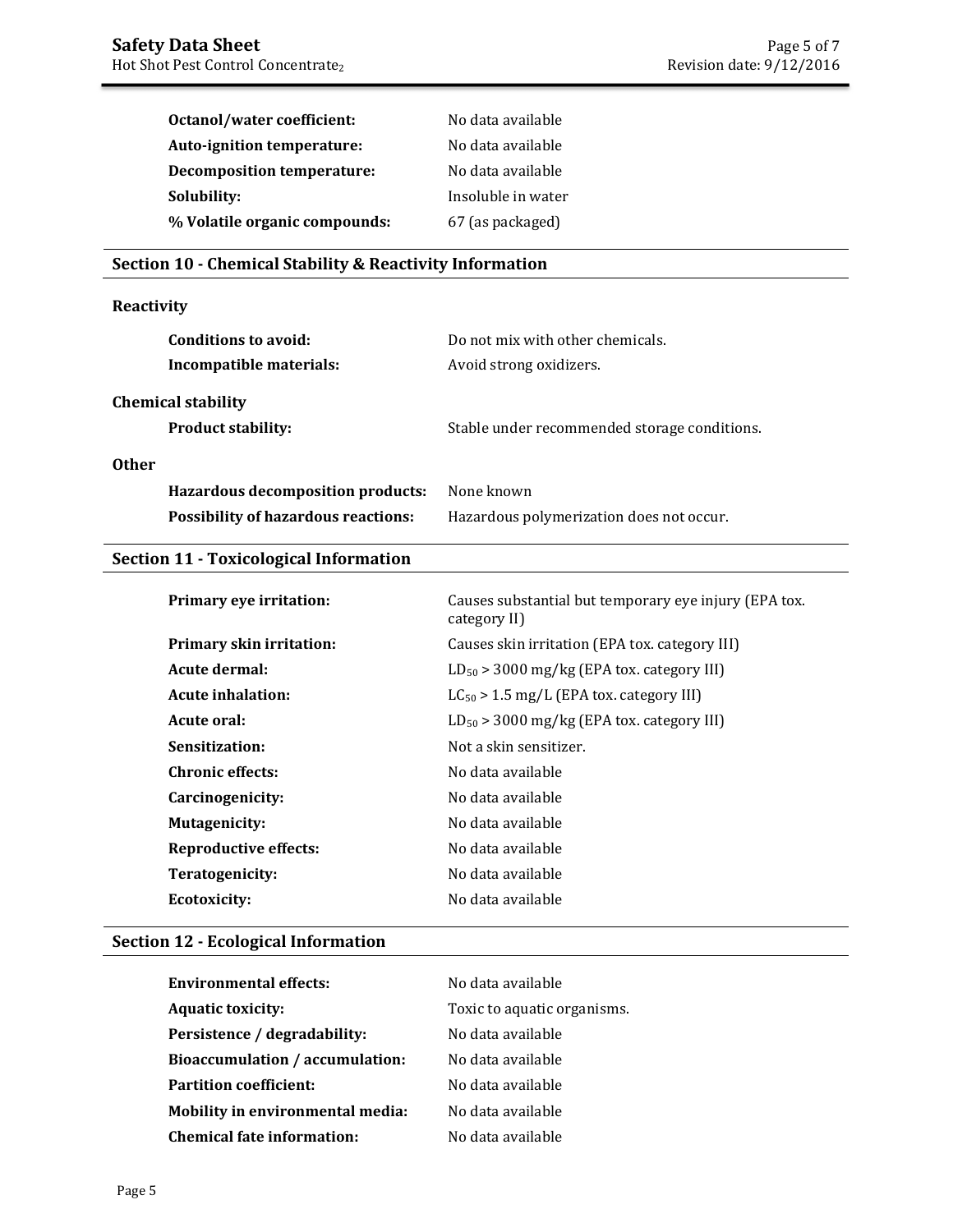### **Section 13 - Disposal Considerations**

| Waste codes:                  | Not available                                          |
|-------------------------------|--------------------------------------------------------|
| <b>Disposal instructions:</b> | Dispose in accordance with all applicable regulations. |
| Waste from residues/unused    |                                                        |
| products:                     | Not available                                          |
| Contaminated packaging:       | Not available                                          |

### **Section 14 - Transportation Information**

| U.S. Department of Transportation<br>(DOT): | UN1993, Combustible Liquid, n.o.s., PG-III |
|---------------------------------------------|--------------------------------------------|
| IATA:                                       | UN1993, Combustible Liquid, n.o.s., PG-III |
| IMDG:                                       | UN1993, Combustible Liquid, n.o.s., PG-III |

#### **Section 15 - Regulatory Information**

| <b>Administration (OSHA):</b> | 29 CFR 1910.1200 hazardous chemical<br><b>Occupational Safety and Health</b> | N <sub>0</sub>                                                                                                                                                                                                                                            |
|-------------------------------|------------------------------------------------------------------------------|-----------------------------------------------------------------------------------------------------------------------------------------------------------------------------------------------------------------------------------------------------------|
| quantity:                     | <b>CERCLA (Superfund) reportable</b>                                         | Not available                                                                                                                                                                                                                                             |
| <b>Hazard Categories</b>      |                                                                              |                                                                                                                                                                                                                                                           |
|                               |                                                                              | <b>Superfund Amendments and Reauthorization Act of 1986 (SARA):</b>                                                                                                                                                                                       |
| Fire Hazard                   | Immediate Hazard<br>Delayed Hazard<br>Pressure Hazard<br>Reactivity Hazard   | N <sub>0</sub><br>N <sub>0</sub><br>N <sub>0</sub><br>N <sub>0</sub><br>N <sub>0</sub>                                                                                                                                                                    |
| Substance:                    | <b>Section 302 extremely hazardous</b>                                       | N <sub>0</sub>                                                                                                                                                                                                                                            |
|                               | Section 311 hazardous chemical:                                              | N <sub>0</sub>                                                                                                                                                                                                                                            |
| Clean Air Act (CAA):          |                                                                              | Not available                                                                                                                                                                                                                                             |
| <b>Clean Water Act (CWA):</b> |                                                                              | Not available                                                                                                                                                                                                                                             |
| <b>State regulations:</b>     |                                                                              | None                                                                                                                                                                                                                                                      |
| <b>FIFRA labeling:</b>        |                                                                              | This chemical is a pesticide product registered by the Environmental Protection<br>Agency and is subject to certain labeling requirements under federal pesticide la<br>These requirements differ from the classification criteria and hazard information |

nts under federal pesticide law. These requirements differ from the classification criteria and hazard information required for safety data sheets, and for workplace non-pesticide chemicals. Following is the hazard information as required on the pesticide label:

**Signal word:** WARNING

### **Precautionary statements:** Causes substantial but temporary eye injury. Causes skin irritation. Do not get in eyes, on skin or on clothing. Wear goggles, face shield or safety glasses. Harmful if swallowed, inhaled or absorbed through skin. Avoid breathing vapor mist.

 This product is extremely toxic to fish and aquatic invertebrates. To protect the environment, do not allow pesticide to enter or run off into storm drains, drainage ditches, gutters or surface waters. Applying this product in calm weather when rain